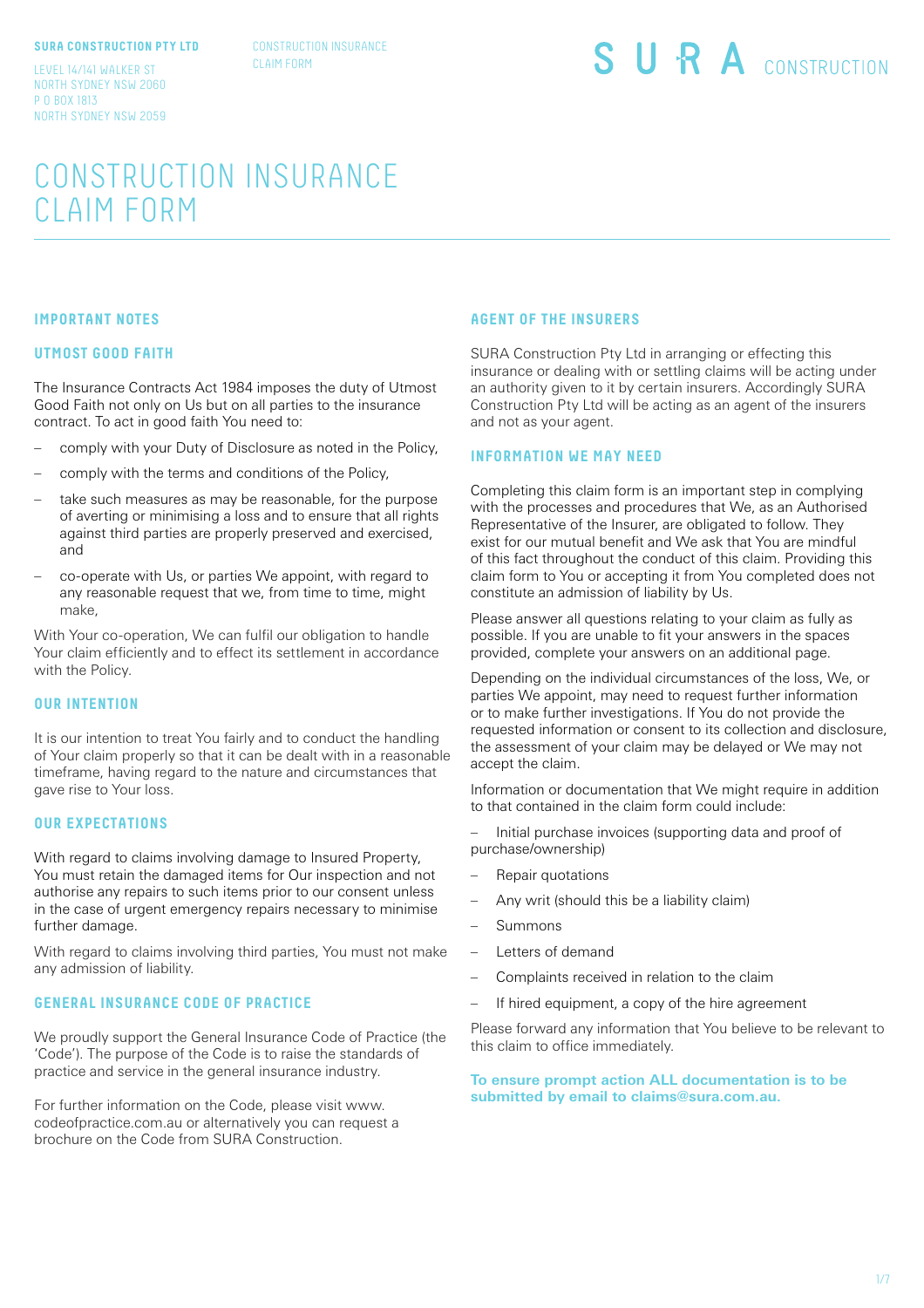Before you commence filling in this form, press to rename this file. The state of the Clear Form Clear Form

# **SECTION 1 — INSURED DETAILS**

| Insured                                                                      |            |            |          |                   |               |
|------------------------------------------------------------------------------|------------|------------|----------|-------------------|---------------|
| Policy no.                                                                   |            | <b>ABN</b> |          |                   |               |
| Brokers claim number                                                         |            |            |          |                   |               |
| Address                                                                      |            |            |          |                   |               |
| City                                                                         |            | State      | Postcode |                   |               |
| Contact name                                                                 |            |            |          |                   |               |
| Work                                                                         |            | Mobile     |          |                   |               |
| Home                                                                         |            | Email      |          |                   |               |
| Number of Employees                                                          |            |            |          |                   |               |
| <b>SECTION 2 - GOODS SERVICES TAX (GST) DETAILS</b>                          |            |            |          |                   |               |
| Are you registered for GST?                                                  |            |            |          | $ Y_{ES} $        | No            |
| To what extent can you claim an input tax credit on your insurance premiums? |            |            |          |                   | $\frac{0}{0}$ |
| <b>SECTION 3 - GENERAL INFORMATION</b><br>Address of project site            |            |            |          |                   |               |
| Briefly describe your project                                                |            |            |          |                   |               |
| Estimated final project value                                                |            |            |          |                   |               |
| Value of works completed when the incident occurred                          |            |            |          |                   |               |
| Project commencement date                                                    | $\sqrt{2}$ | $\sqrt{ }$ |          |                   |               |
| Defects Liability Period                                                     |            |            |          |                   |               |
| Date of loss/event                                                           | $\sqrt{2}$ | Time       |          | AM                | <b>PM</b>     |
|                                                                              | $\sqrt{2}$ |            |          |                   |               |
| Did the loss/event occur at the project site?                                |            |            |          | $ Y_{\text{es}} $ | No            |
| If no, please provide address of where the loss occurred                     |            |            |          |                   |               |
|                                                                              |            |            |          |                   |               |
|                                                                              |            |            |          |                   |               |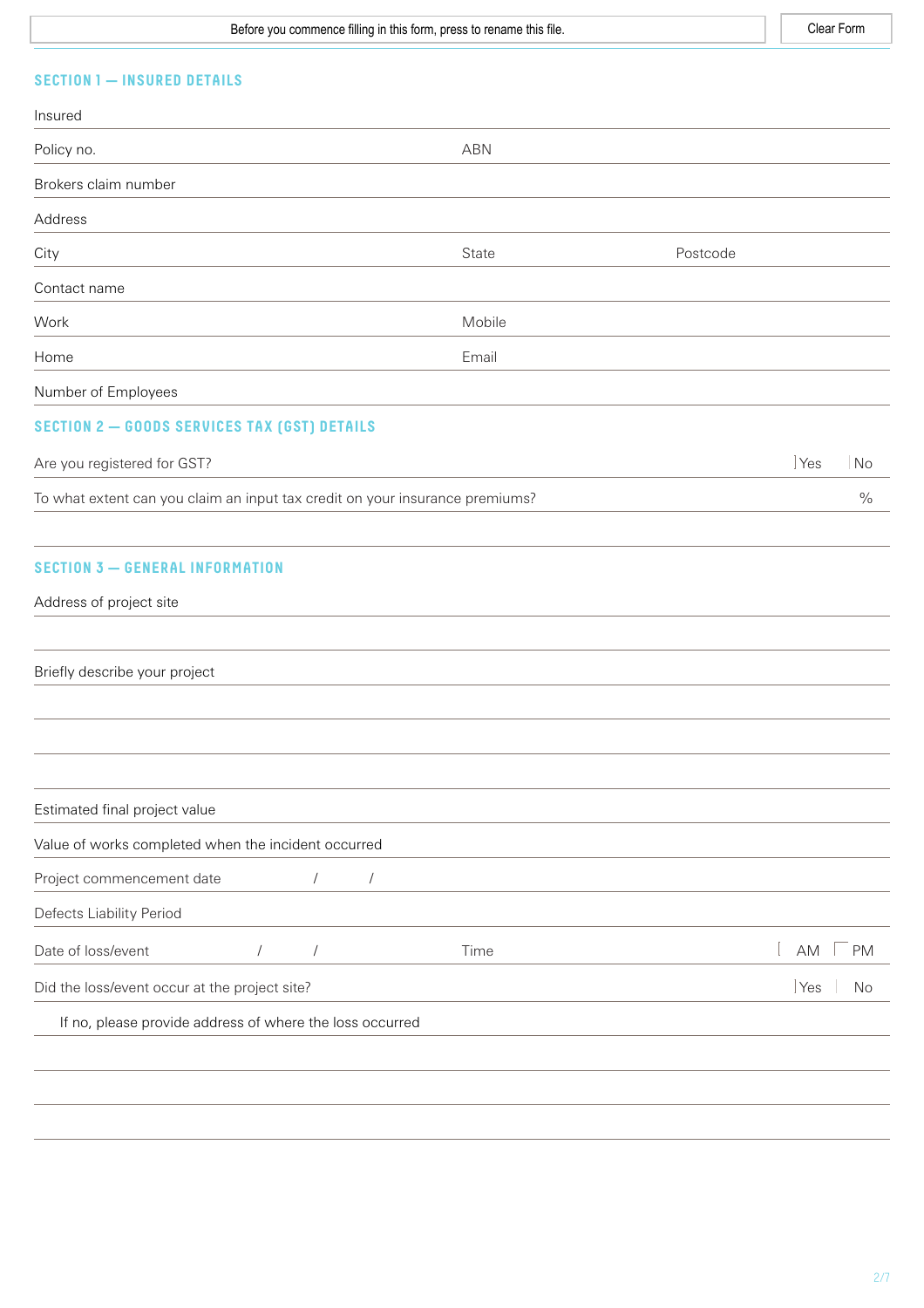Was the loss or damage reported to the Police or other authority? Ves Words and Most Constants are not all the No

If yes, provide a copy of the report

Report number

Name of officer

Police station or office

If no, please provide reason for not reporting

If Police or other authority charges were laid or are pending, please provide details

## **SECTION 4 — TYPE OF LOSS**

| Does this claim involve only insured property?                   | No<br>∣Yes |
|------------------------------------------------------------------|------------|
| If yes, complete section 5 only                                  |            |
| Does this claim involve only damage or injury to a third party?  | Yes.<br>N∩ |
| If yes, complete section 6 only                                  |            |
| Does this claim involve both insured property AND a third party? | Yes<br>No  |
| If yes, complete BOTH sections 5 and 6                           |            |

## **SECTION 5 — INSURED PROPERTY**

Please describe what happened

What is lost or damaged? (Specify if pre-existing property and/or new construction and/or plant, equipment or tools)

Who owned the lost or damaged property?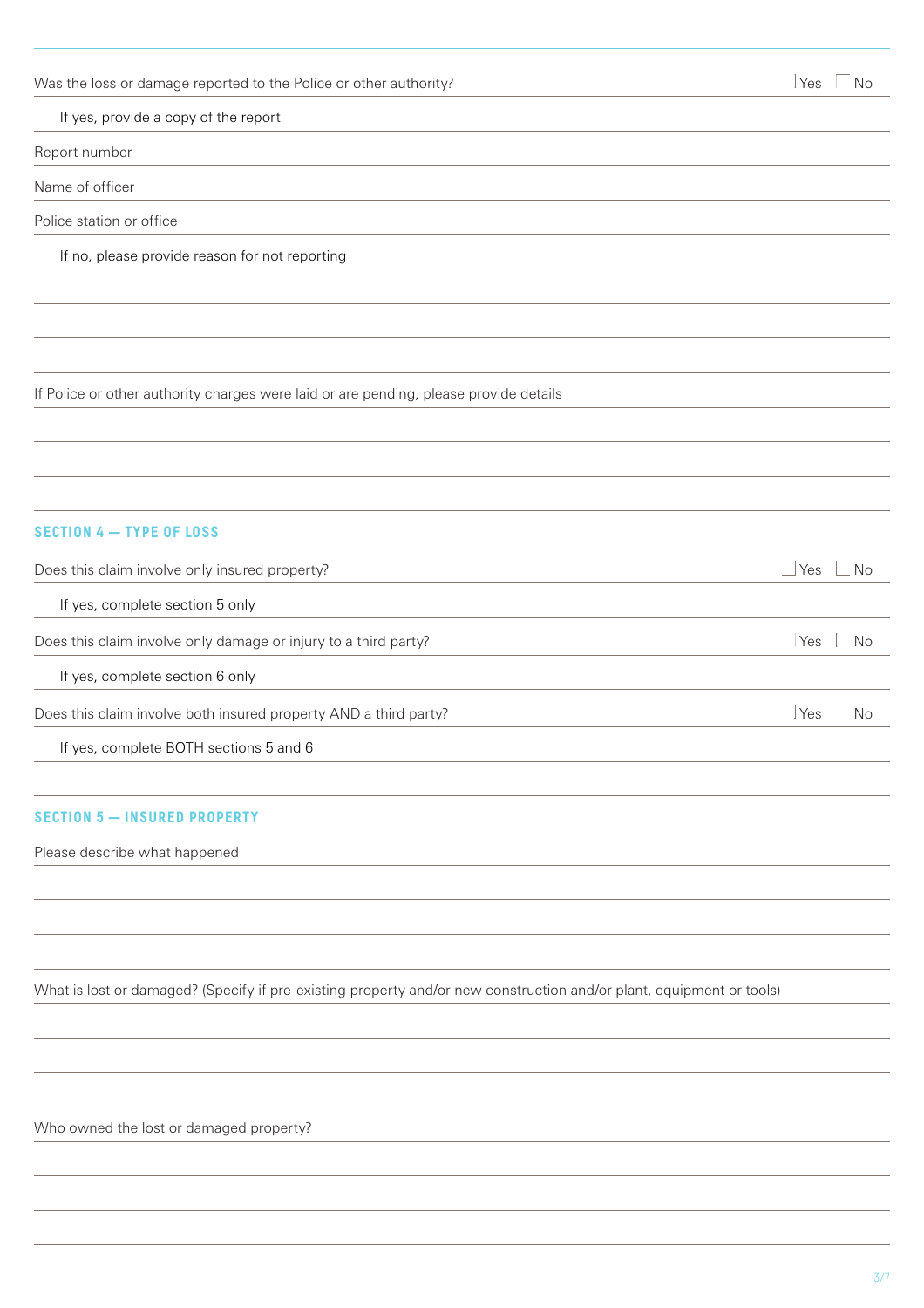| In your own opinion who is responsible for the loss or damage? (Please provide reasons)                                                     |       |                         |
|---------------------------------------------------------------------------------------------------------------------------------------------|-------|-------------------------|
|                                                                                                                                             |       |                         |
|                                                                                                                                             |       |                         |
|                                                                                                                                             |       |                         |
| Estimate of loss or damage (incl. GST)                                                                                                      | \$    |                         |
| Do you have or do you know of any other insurance under which the loss or damage may be claimed?                                            |       | <b>Yes</b><br><b>No</b> |
| If yes, please provide details of other insurance cover                                                                                     |       |                         |
|                                                                                                                                             |       |                         |
| <b>SECTION 6 - THIRD PARTY LIABILITY</b>                                                                                                    |       |                         |
| Please describe what happened                                                                                                               |       |                         |
|                                                                                                                                             |       |                         |
|                                                                                                                                             |       |                         |
|                                                                                                                                             |       |                         |
| Was a vehicle or mobile machinery involved?                                                                                                 |       | Yes<br><b>No</b>        |
| If yes, please provide a description of the vehicle or mobile machinery and registration number/serial number                               |       |                         |
| Description of vehicle or mobile machinery                                                                                                  |       |                         |
| Registration number                                                                                                                         |       |                         |
| Serial number                                                                                                                               |       |                         |
| Was the driver licensed to drive/operate the vehicle or mobile machinery?                                                                   |       | <b>Yes</b><br>No        |
| If yes, please provide driver details and a copy of the licence held                                                                        |       |                         |
| Driver name                                                                                                                                 |       |                         |
| Type of licence                                                                                                                             |       |                         |
| Date of birth                                                                                                                               |       |                         |
| Please provide name, address and contact details of the owner of the damaged/lost property or the injured (deceased)<br>third party/parties |       |                         |
| Contact name                                                                                                                                |       |                         |
| Address                                                                                                                                     |       |                         |
| City                                                                                                                                        | State | Postcode                |
|                                                                                                                                             |       |                         |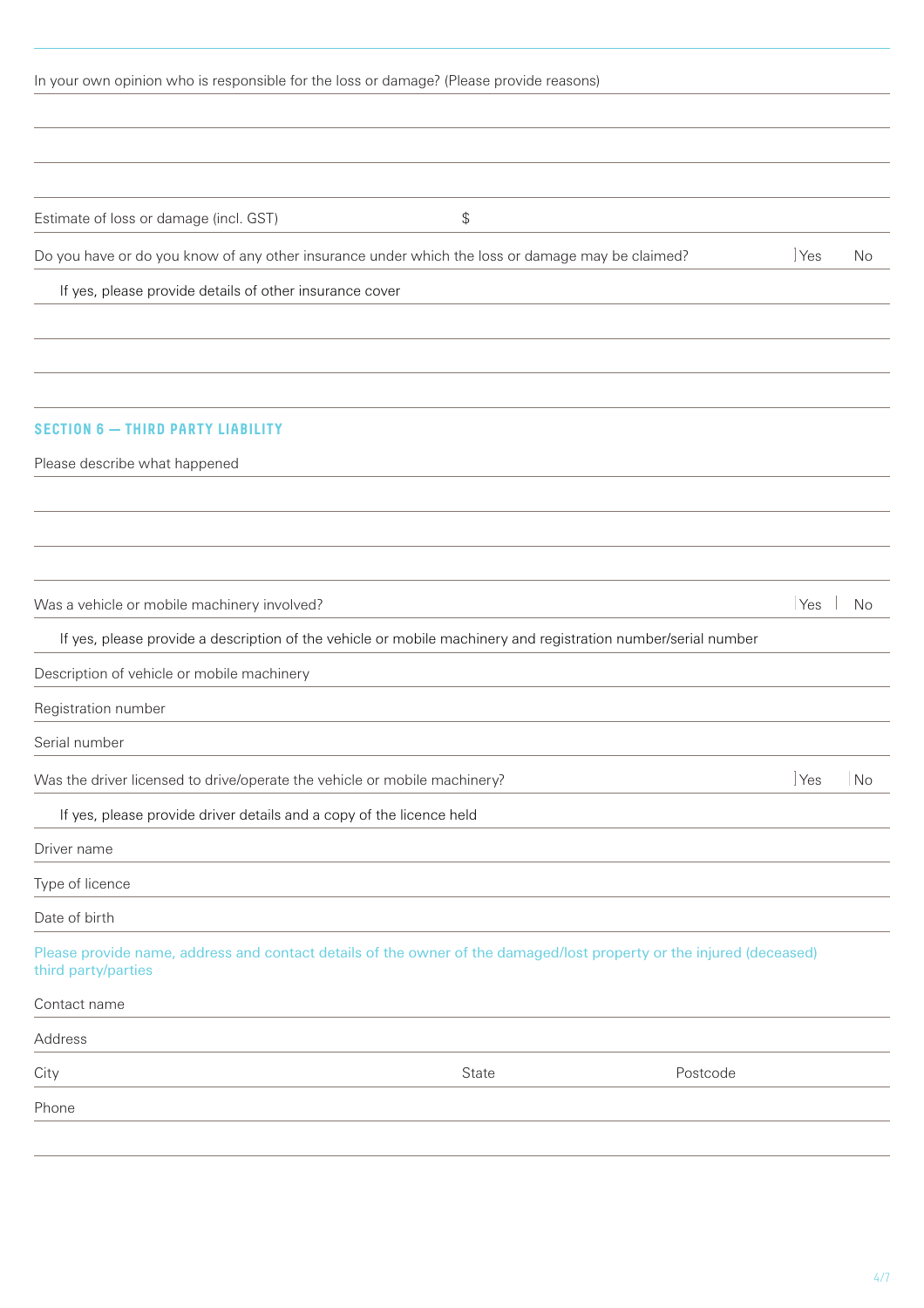| If yes, please provide details                                                                                                          |                     |                       |
|-----------------------------------------------------------------------------------------------------------------------------------------|---------------------|-----------------------|
| Have you been charged with, or convicted of any criminal offence?                                                                       | Yes                 | No                    |
|                                                                                                                                         |                     |                       |
|                                                                                                                                         |                     |                       |
| If yes, please provide details                                                                                                          |                     |                       |
| Have you had any insurance or renewal of insurance refused, cancelled, or had specialised conditions imposed?                           | $\sqrt{1 + 1}$      | No                    |
|                                                                                                                                         |                     |                       |
|                                                                                                                                         |                     |                       |
| If yes, please provide details of nature of loss, date of loss, insurer and value                                                       |                     |                       |
| <b>SECTION 7-HISTORY</b><br>Have you had any other losses or previously made a claim against any insurance company in the last 3 years? | $\mathbb{R}$<br>Yes | No                    |
|                                                                                                                                         |                     |                       |
|                                                                                                                                         |                     |                       |
| Do you feel responsible for the damage and/or injury? (Please explain why)                                                              | Yes                 | No                    |
|                                                                                                                                         |                     |                       |
|                                                                                                                                         |                     |                       |
| If yes, please provide details                                                                                                          |                     |                       |
| Have you admitted responsibility to any third party?                                                                                    | Yes                 | No                    |
| If yes, please attach copies of all correspondence relating to the claim                                                                |                     |                       |
| Has any claim been made against you by the injured party/parties?                                                                       | Yes                 | $\overline{\big }$ No |
|                                                                                                                                         |                     |                       |
| If yes, please provide name and contact details of witness                                                                              |                     |                       |
| Were there any witnesses?                                                                                                               | Yes                 | $\log$                |
| If a third party was injured, was hospitalisation required?                                                                             | Yes                 | No                    |
|                                                                                                                                         |                     |                       |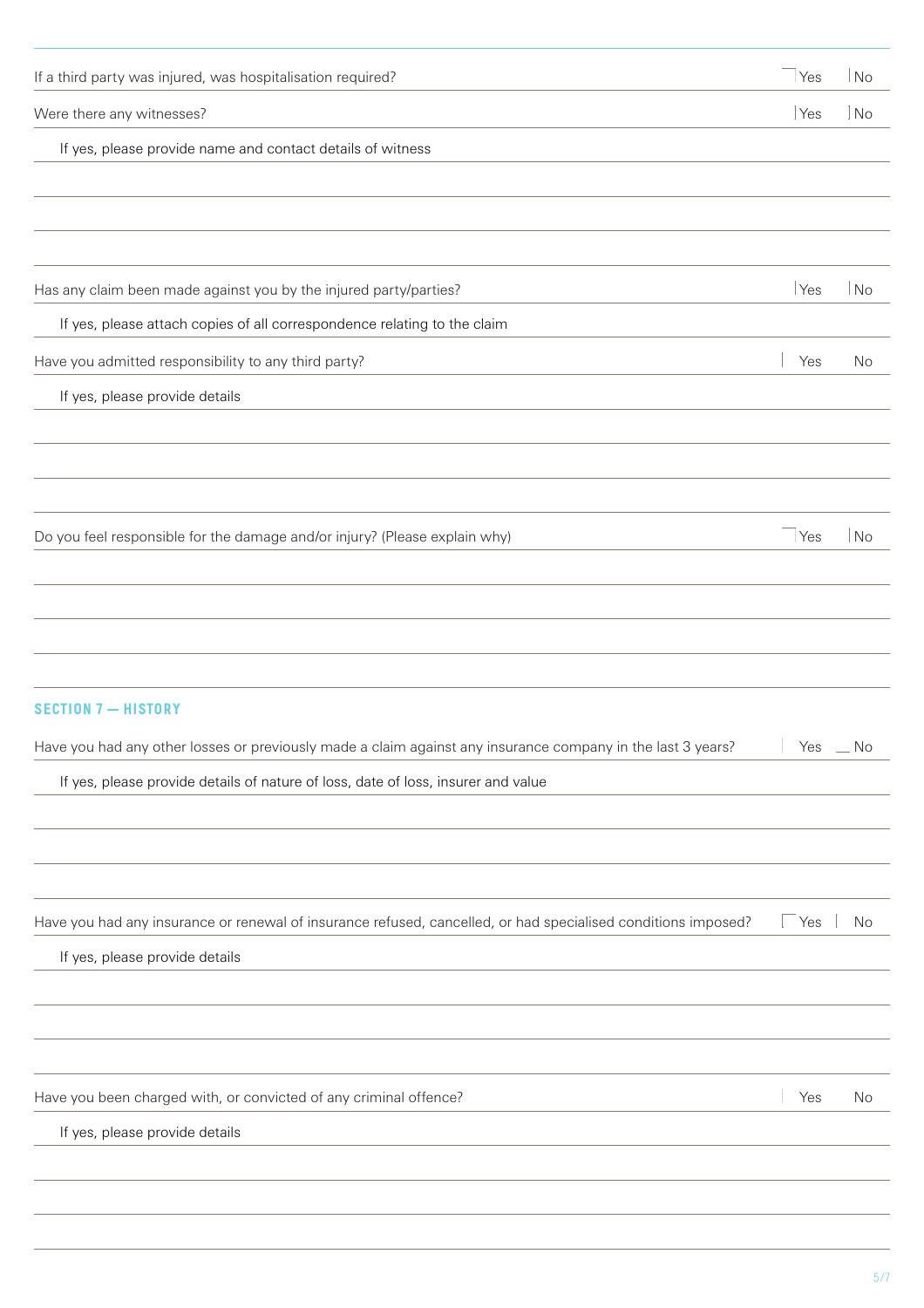# **ELECTRONIC FUNDS TRANSFER DETAILS**

Following SURA Construction P/L's approval of your claim, your claim benefits can be transferred directly into your bank account.

| Please provide the following details: |            |  |
|---------------------------------------|------------|--|
| Name of Financial Institution         |            |  |
| <b>Account Name</b>                   |            |  |
| <b>BSB</b>                            | Account No |  |
| Bank SWIFT code (if required)         |            |  |
|                                       |            |  |
|                                       |            |  |

## **PRIVACY POLICY**

We are committed to protecting your privacy in accordance with the Privacy Act 1988 (Cth) and the Australian Privacy Principles (APPs), which will ensure the privacy and security of your personal information.

The information provided in this document and any other documents provided to us will be dealt with in accordance with our Privacy Policy. By executing this document you consent to collection, use and disclosure of your personal information in accordance with our Privacy Policy. If you do not provide the personal information requested or consent to its use and disclosure in accordance with our Privacy Policy, your application for insurance may not be accepted, we may not be able to administer your services/products, or you may be in breach of your duty of disclosure.

Our Privacy Policy explains how we collect, use, disclose and handle your personal information including transfer overseas and provision to necessary third parties as well as your rights to access and correct your personal information and make a complaint for any breach of the APPs.

A copy of our Privacy Policy is located on our website at www.sura.com.au

Please access and read this policy. If you have any queries about how we handle your personal information or would prefer to have a copy of our Privacy Policy mailed to you, please ask us.

If you wish to access your file please ask us.